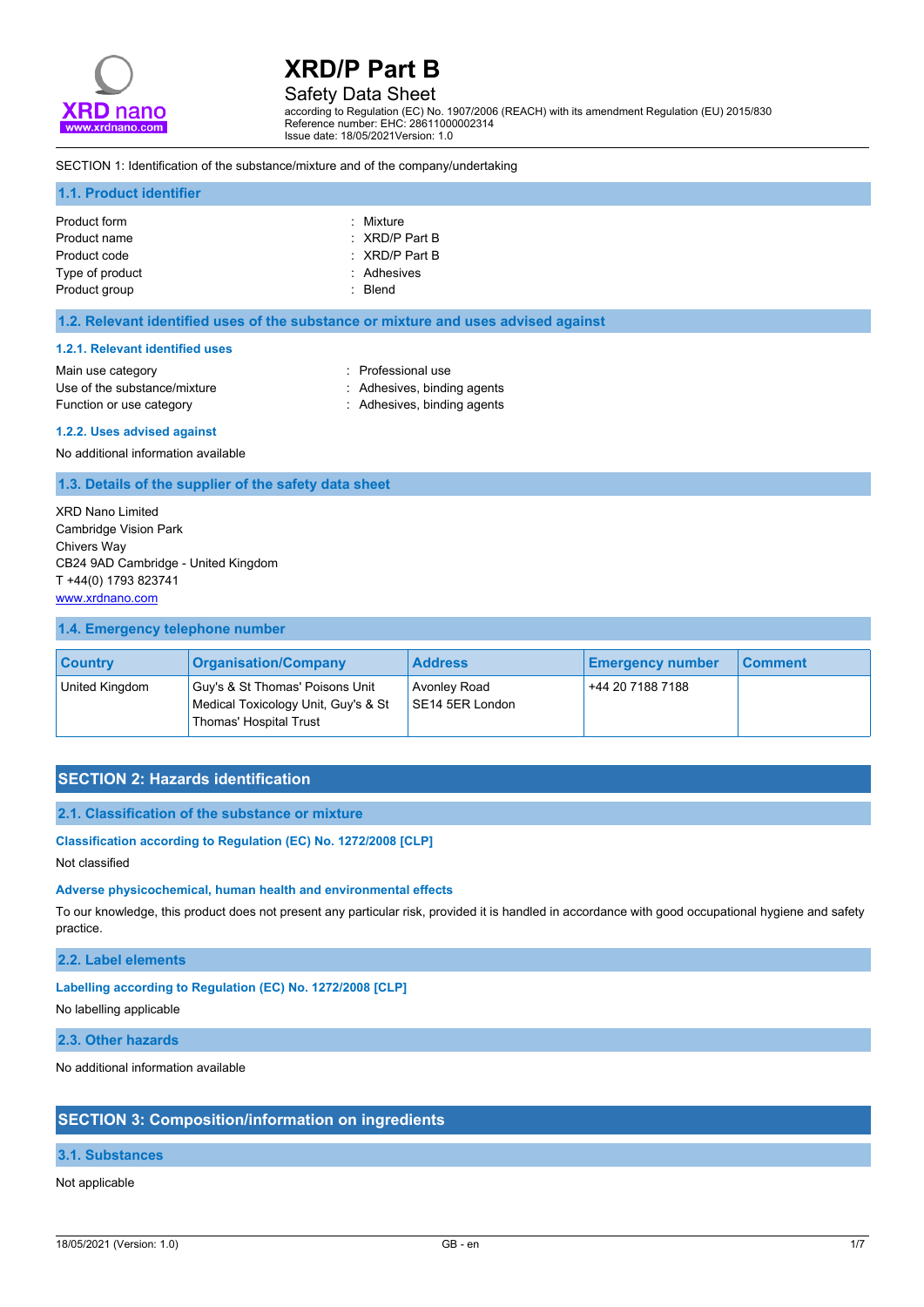## Safety Data Sheet

according to Regulation (EC) No. 1907/2006 (REACH) with its amendment Regulation (EU) 2015/830

## **3.2. Mixtures**

This mixture does not contain any substances to be mentioned according to the criteria of section 3.2 of REACH Annex II

| <b>SECTION 4: First aid measures</b>                                                                                                                       |                                                                                                                                                                                                             |
|------------------------------------------------------------------------------------------------------------------------------------------------------------|-------------------------------------------------------------------------------------------------------------------------------------------------------------------------------------------------------------|
| 4.1. Description of first aid measures                                                                                                                     |                                                                                                                                                                                                             |
| First-aid measures after inhalation<br>First-aid measures after skin contact<br>First-aid measures after eye contact<br>First-aid measures after ingestion | : Remove person to fresh air and keep comfortable for breathing.<br>: Wash skin with plenty of water.<br>: Rinse eyes with water as a precaution.<br>: Call a poison center or a doctor if you feel unwell. |
| 4.2. Most important symptoms and effects, both acute and delayed                                                                                           |                                                                                                                                                                                                             |

No additional information available

**4.3. Indication of any immediate medical attention and special treatment needed**

Treat symptomatically.

| <b>SECTION 5: Firefighting measures</b>                    |                                                                                                                                             |
|------------------------------------------------------------|---------------------------------------------------------------------------------------------------------------------------------------------|
| 5.1. Extinguishing media                                   |                                                                                                                                             |
| Suitable extinguishing media                               | : Water spray. Dry powder. Foam.                                                                                                            |
| 5.2. Special hazards arising from the substance or mixture |                                                                                                                                             |
| Hazardous decomposition products in case of fire           | : Toxic fumes may be released.                                                                                                              |
| 5.3. Advice for firefighters                               |                                                                                                                                             |
| Protection during firefighting                             | : Do not attempt to take action without suitable protective equipment. Self-contained<br>breathing apparatus. Complete protective clothing. |

| <b>SECTION 6: Accidental release measures</b>                            |                                                                                                                                                                |
|--------------------------------------------------------------------------|----------------------------------------------------------------------------------------------------------------------------------------------------------------|
| 6.1. Personal precautions, protective equipment and emergency procedures |                                                                                                                                                                |
| 6.1.1. For non-emergency personnel                                       |                                                                                                                                                                |
| <b>Emergency procedures</b>                                              | Ventilate spillage area.<br>÷.                                                                                                                                 |
| 6.1.2. For emergency responders                                          |                                                                                                                                                                |
| Protective equipment                                                     | : Do not attempt to take action without suitable protective equipment. For further information<br>refer to section 8: "Exposure controls/personal protection". |
| <b>6.2. Environmental precautions</b>                                    |                                                                                                                                                                |
| Avoid release to the environment.                                        |                                                                                                                                                                |
| 6.3. Methods and material for containment and cleaning up                |                                                                                                                                                                |

| Methods for cleaning up          | Mechanically recover the product.                               |
|----------------------------------|-----------------------------------------------------------------|
| Other information                | : Dispose of materials or solid residues at an authorized site. |
| 6.4. Reference to other sections |                                                                 |

For further information refer to section 13.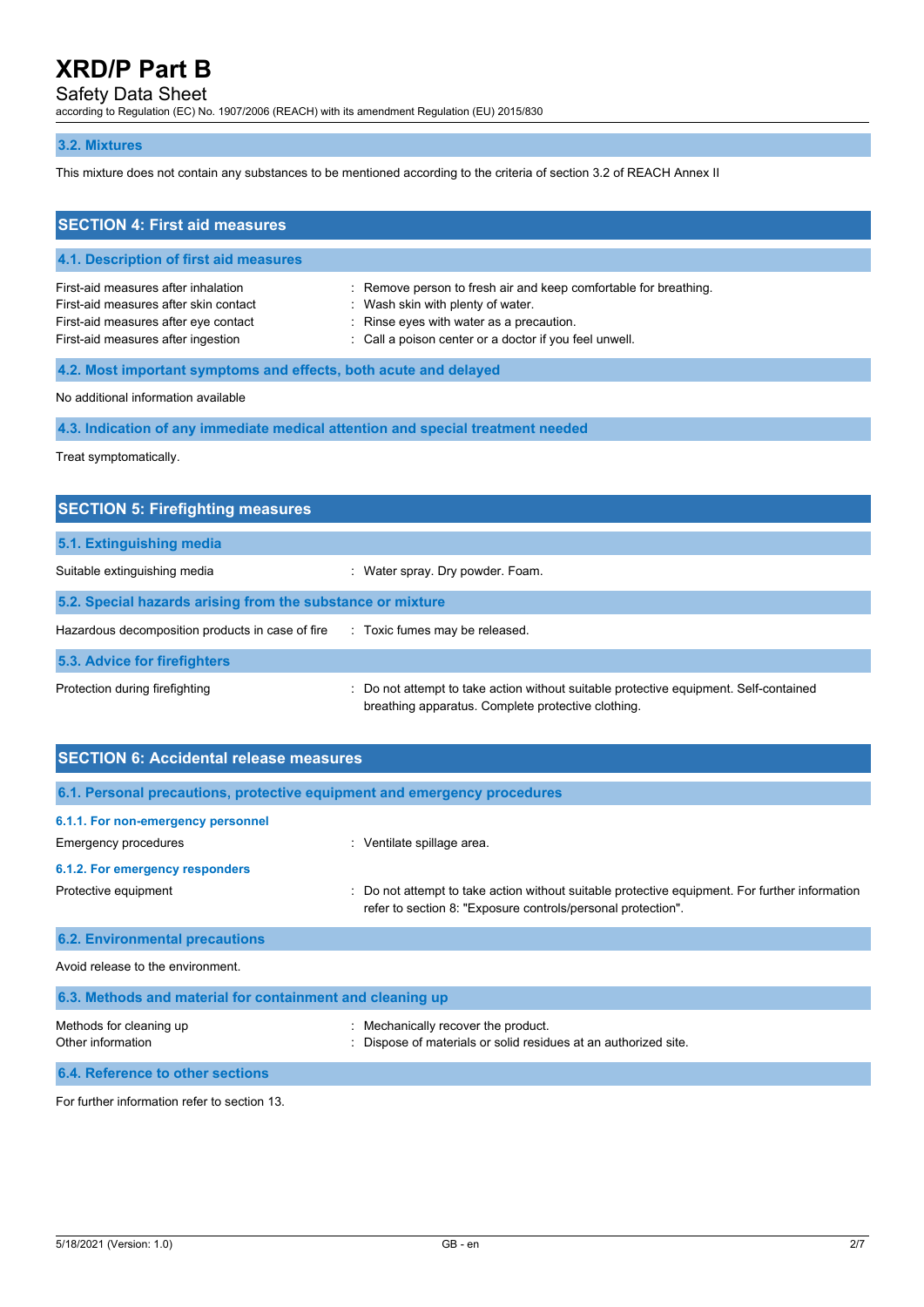# Safety Data Sheet

according to Regulation (EC) No. 1907/2006 (REACH) with its amendment Regulation (EU) 2015/830

| <b>SECTION 7: Handling and storage</b>                            |                                                                                                                                                     |  |  |
|-------------------------------------------------------------------|-----------------------------------------------------------------------------------------------------------------------------------------------------|--|--|
| 7.1. Precautions for safe handling                                |                                                                                                                                                     |  |  |
| Precautions for safe handling                                     | : Ensure good ventilation of the work station, ventilate curing ovens to prevent emissions in<br>the workplace. Wear personal protective equipment. |  |  |
| Hygiene measures                                                  | : Do not eat, drink or smoke when using this product. Always wash hands after handling the<br>product.                                              |  |  |
| 7.2. Conditions for safe storage, including any incompatibilities |                                                                                                                                                     |  |  |
| Storage conditions                                                | : Store in a well-ventilated place. Keep cool.                                                                                                      |  |  |

**7.3. Specific end use(s)**

No additional information available

| <b>SECTION 8: Exposure controls/personal protection</b> |  |
|---------------------------------------------------------|--|
|                                                         |  |
|                                                         |  |

## **8.1. Control parameters**

No additional information available

## **8.2. Exposure controls**

## **Appropriate engineering controls:**

Ensure good ventilation of the work station, ventilate curing ovens to prevent emissions in the workplace.

| Hand protection:                  |
|-----------------------------------|
| Protective gloves                 |
|                                   |
| Eye protection:                   |
| Safety glasses with side shields  |
|                                   |
| Skin and body protection:         |
| Wear suitable protective clothing |
|                                   |
|                                   |

| <b>Respiratory protection:</b>                                           |             |                  |                 |
|--------------------------------------------------------------------------|-------------|------------------|-----------------|
| In case of insufficient ventilation, wear suitable respiratory equipment |             |                  |                 |
| <b>Device</b>                                                            | Filter type | <b>Condition</b> | <b>Standard</b> |
| Full face mask                                                           | Type P2     |                  |                 |

## **Personal protective equipment symbol(s):**



## **Environmental exposure controls:**

Avoid release to the environment.

| <b>SECTION 9: Physical and chemical properties</b> |                                                            |  |  |  |
|----------------------------------------------------|------------------------------------------------------------|--|--|--|
|                                                    | 9.1. Information on basic physical and chemical properties |  |  |  |
| Physical state<br>Appearance                       | : Solid<br>: White crystal flakes or powder.               |  |  |  |

5/18/2021 (Version: 1.0) GB - en 3/7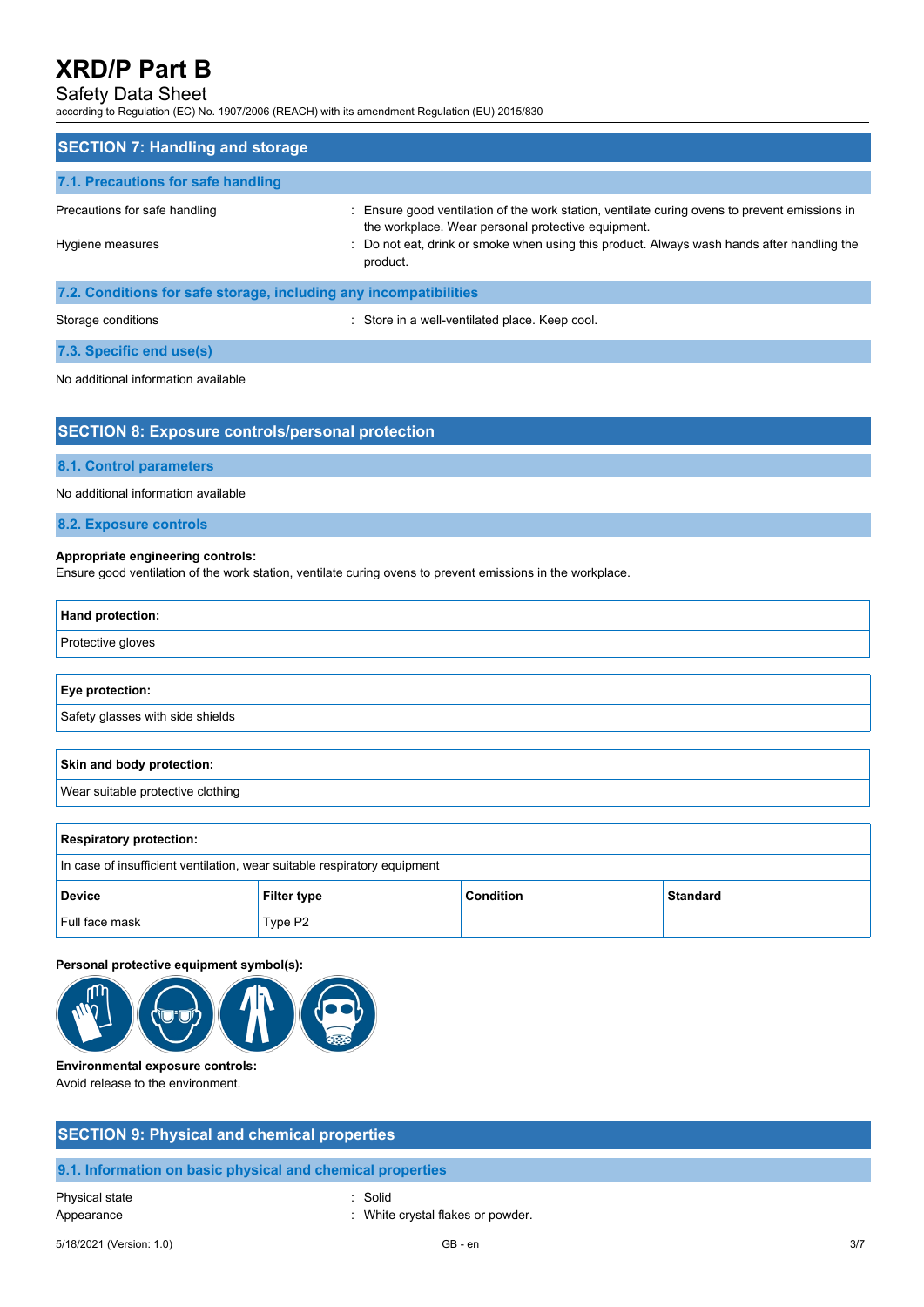# Safety Data Sheet

according to Regulation (EC) No. 1907/2006 (REACH) with its amendment Regulation (EU) 2015/830

| Colour<br>Odour<br>Odour threshold<br>рH<br>Relative evaporation rate (butylacetate=1)<br>Melting point<br>Freezing point<br>Boiling point<br>Flash point<br>Auto-ignition temperature<br>Decomposition temperature<br>Flammability (solid, gas)<br>Vapour pressure<br>Relative vapour density at 20 °C<br>Relative density<br>Density<br>Solubility | White<br>characteristic.<br>No data available<br>No data available<br>No data available<br>49 $^{\circ}$ C<br>Not applicable<br>225 °C<br>150 $^{\circ}$ C<br>Not applicable<br>No data available<br>Non flammable.<br>No data available<br>No data available<br>No data available<br>1.17 $q/cm^{3}$<br>No data available |
|------------------------------------------------------------------------------------------------------------------------------------------------------------------------------------------------------------------------------------------------------------------------------------------------------------------------------------------------------|----------------------------------------------------------------------------------------------------------------------------------------------------------------------------------------------------------------------------------------------------------------------------------------------------------------------------|
| Partition coefficient n-octanol/water (Log Pow)<br>Viscosity<br>Viscosity, dynamic<br><b>Explosive properties</b><br>Oxidising properties<br><b>Explosive limits</b>                                                                                                                                                                                 | No data available<br>Not applicable<br>No data available<br>No data available<br>No data available<br>Not applicable                                                                                                                                                                                                       |

## **9.2. Other information**

No additional information available

# **SECTION 10: Stability and reactivity**

### **10.1. Reactivity**

The product is non-reactive under normal conditions of use, storage and transport.

**10.2. Chemical stability**

Stable under normal conditions.

**10.3. Possibility of hazardous reactions**

No dangerous reactions known under normal conditions of use.

**10.4. Conditions to avoid**

None under recommended storage and handling conditions (see section 7).

**10.5. Incompatible materials**

No additional information available

**10.6. Hazardous decomposition products**

Under normal conditions of storage and use, hazardous decomposition products should not be produced.

# **SECTION 11: Toxicological information 11.1. Information on toxicological effects** Acute toxicity (oral) **in the classified (Based on available data, the classification criteria are not met)** Acute toxicity (dermal) : Not classified (Based on available data, the classification criteria are not met) Acute toxicity (inhalation) : Not classified (Based on available data, the classification criteria are not met) Skin corrosion/irritation : Not classified (Based on available data, the classification criteria are not met) Serious eye damage/irritation : Not classified (Based on available data, the classification criteria are not met) Respiratory or skin sensitisation : Not classified (Based on available data, the classification criteria are not met)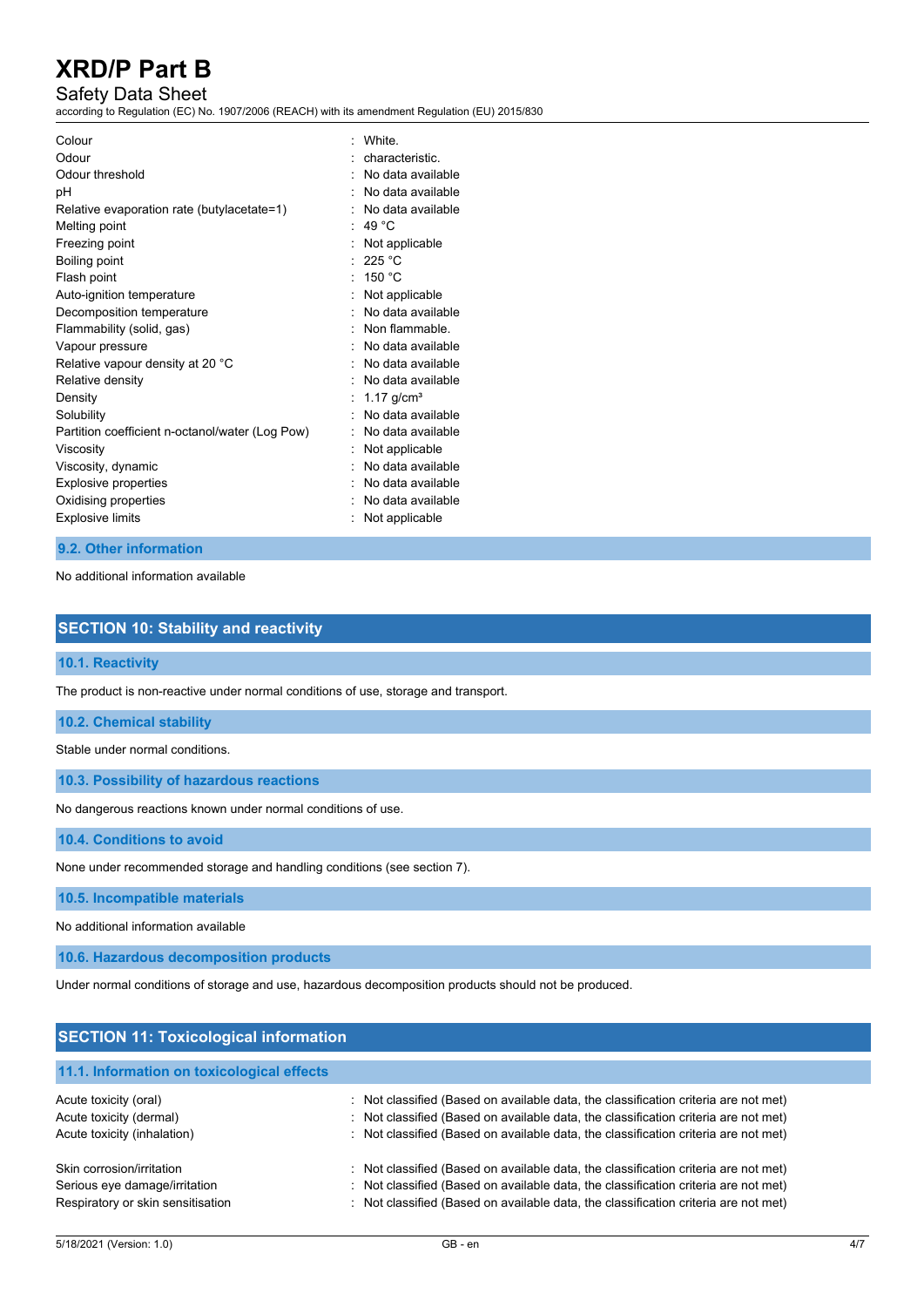# Safety Data Sheet

according to Regulation (EC) No. 1907/2006 (REACH) with its amendment Regulation (EU) 2015/830

| Germ cell mutagenicity<br>Carcinogenicity | : Not classified (Based on available data, the classification criteria are not met)<br>: Not classified (Based on available data, the classification criteria are not met) |
|-------------------------------------------|----------------------------------------------------------------------------------------------------------------------------------------------------------------------------|
| Reproductive toxicity                     | : Not classified (Based on available data, the classification criteria are not met)                                                                                        |
| STOT-single exposure                      | : Not classified (Based on available data, the classification criteria are not met)                                                                                        |
| STOT-repeated exposure                    | $\therefore$ Not classified (Based on available data, the classification criteria are not met)                                                                             |
| Aspiration hazard                         | : Not classified (Based on available data, the classification criteria are not met)                                                                                        |
| <b>XRD/P Part B</b>                       |                                                                                                                                                                            |
| Viscosity                                 | Not applicable                                                                                                                                                             |

| <b>SECTION 12: Ecological information</b>                    |                                                                                                                          |
|--------------------------------------------------------------|--------------------------------------------------------------------------------------------------------------------------|
| 12.1. Toxicity                                               |                                                                                                                          |
| Ecology - general                                            | The product is not considered harmful to aquatic organisms nor to cause long-term adverse<br>effects in the environment. |
| Hazardous to the aquatic environment, short-term<br>(acute)  | : Not classified (Based on available data, the classification criteria are not met)                                      |
| Hazardous to the aquatic environment, long-term<br>(chronic) | : Not classified (Based on available data, the classification criteria are not met)                                      |
| Not rapidly degradable                                       |                                                                                                                          |
| 12.2. Persistence and degradability                          |                                                                                                                          |
| No additional information available                          |                                                                                                                          |
| 12.3. Bioaccumulative potential                              |                                                                                                                          |
| No additional information available                          |                                                                                                                          |
| 12.4. Mobility in soil                                       |                                                                                                                          |
| No additional information available                          |                                                                                                                          |
| 12.5. Results of PBT and vPvB assessment                     |                                                                                                                          |
| No additional information available                          |                                                                                                                          |
| 12.6. Other adverse effects                                  |                                                                                                                          |
| No additional information available                          |                                                                                                                          |
| <b>SECTION 13: Disposal considerations</b>                   |                                                                                                                          |

# **13.1. Waste treatment methods**

Waste treatment methods : Dispose of contents/container in accordance with licensed collector's sorting instructions.

| <b>SECTION 14: Transport information</b>         |                |                |                |                |
|--------------------------------------------------|----------------|----------------|----------------|----------------|
| In accordance with ADR / IMDG / IATA / ADN / RID |                |                |                |                |
| <b>ADR</b>                                       | <b>IMDG</b>    | <b>IATA</b>    | <b>ADN</b>     | <b>RID</b>     |
| 14.1. UN number                                  |                |                |                |                |
| Not applicable                                   | Not applicable | Not applicable | Not applicable | Not applicable |
| 14.2. UN proper shipping name                    |                |                |                |                |
| Not applicable                                   | Not applicable | Not applicable | Not applicable | Not applicable |
|                                                  |                |                |                |                |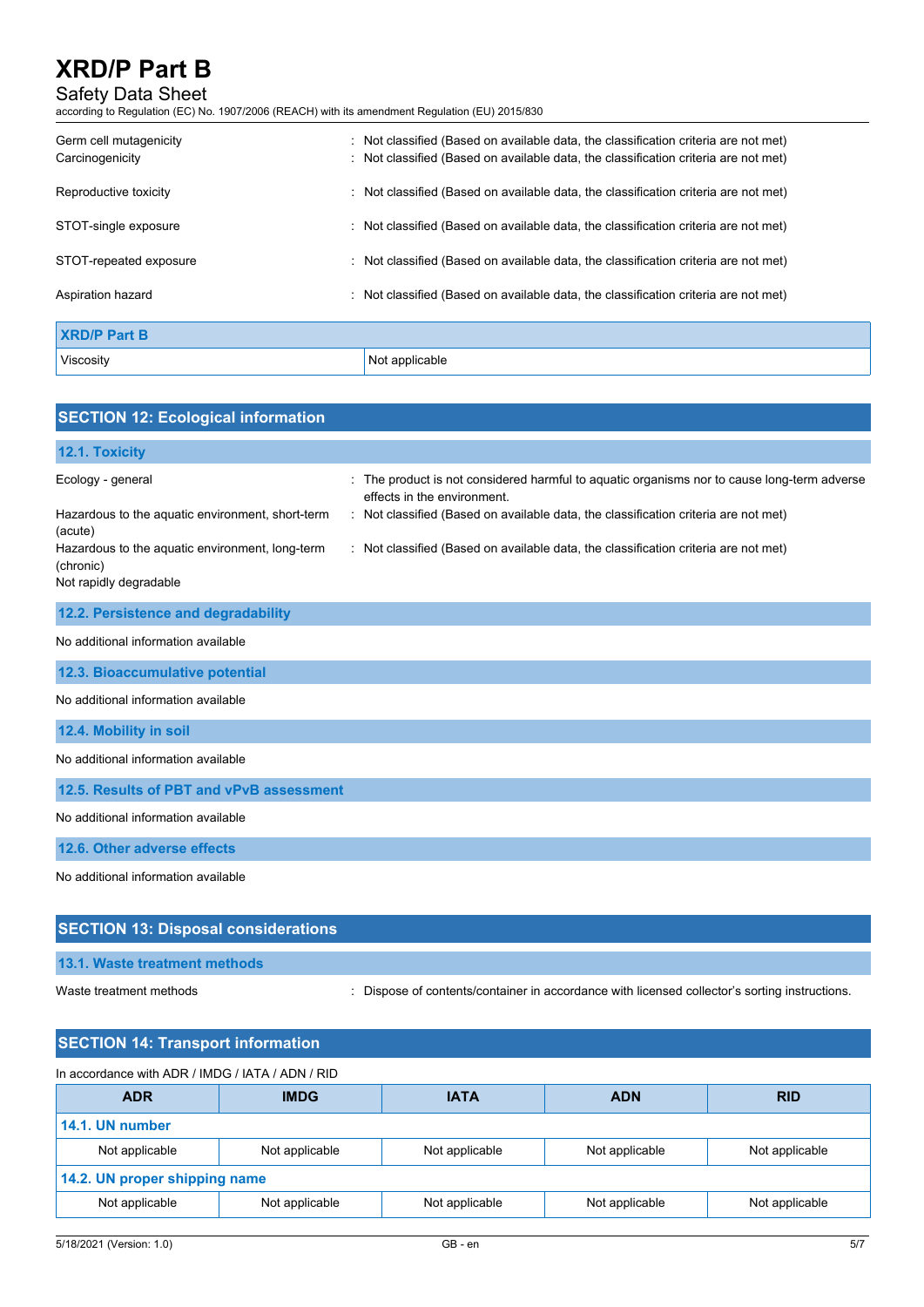# Safety Data Sheet

according to Regulation (EC) No. 1907/2006 (REACH) with its amendment Regulation (EU) 2015/830

| 14.3. Transport hazard class(es)       |                |                |                |                |
|----------------------------------------|----------------|----------------|----------------|----------------|
| Not applicable                         | Not applicable | Not applicable | Not applicable | Not applicable |
| 14.4. Packing group                    |                |                |                |                |
| Not applicable                         | Not applicable | Not applicable | Not applicable | Not applicable |
| <b>14.5. Environmental hazards</b>     |                |                |                |                |
| Not applicable                         | Not applicable | Not applicable | Not applicable | Not applicable |
| No supplementary information available |                |                |                |                |

### **14.6. Special precautions for user**

**Overland transport** Not applicable **Transport by sea** Not applicable **Air transport** Not applicable **Inland waterway transport** Not applicable **Rail transport** Not applicable

**14.7. Transport in bulk according to Annex II of Marpol and the IBC Code**

Not applicable

## **SECTION 15: Regulatory information**

**15.1. Safety, health and environmental regulations/legislation specific for the substance or mixture**

#### **15.1.1. EU-Regulations**

Contains no REACH substances with Annex XVII restrictions

Contains no substance on the REACH candidate list

Contains no REACH Annex XIV substances

Contains no substance subject to Regulation (EU) No 649/2012 of the European Parliament and of the Council of 4 July 2012 concerning the export and import of hazardous chemicals.

Contains no substance subject to Regulation (EU) No 2019/1021 of the European Parliament and of the Council of 20 June 2019 on persistent organic pollutants

### **15.1.2. National regulations**

No additional information available

**15.2. Chemical safety assessment**

No chemical safety assessment has been carried out

## **SECTION 16: Other information**

| <b>Abbreviations and acronyms:</b> |                                                                                                 |
|------------------------------------|-------------------------------------------------------------------------------------------------|
| <b>ADN</b>                         | European Agreement concerning the International Carriage of Dangerous Goods by Inland Waterways |
| <b>ADR</b>                         | European Agreement concerning the International Carriage of Dangerous Goods by Road             |
| <b>ATE</b>                         | <b>Acute Toxicity Estimate</b>                                                                  |
| <b>BCF</b>                         | Bioconcentration factor                                                                         |
| <b>BLV</b>                         | Biological limit value                                                                          |
| <b>BOD</b>                         | Biochemical oxygen demand (BOD)                                                                 |